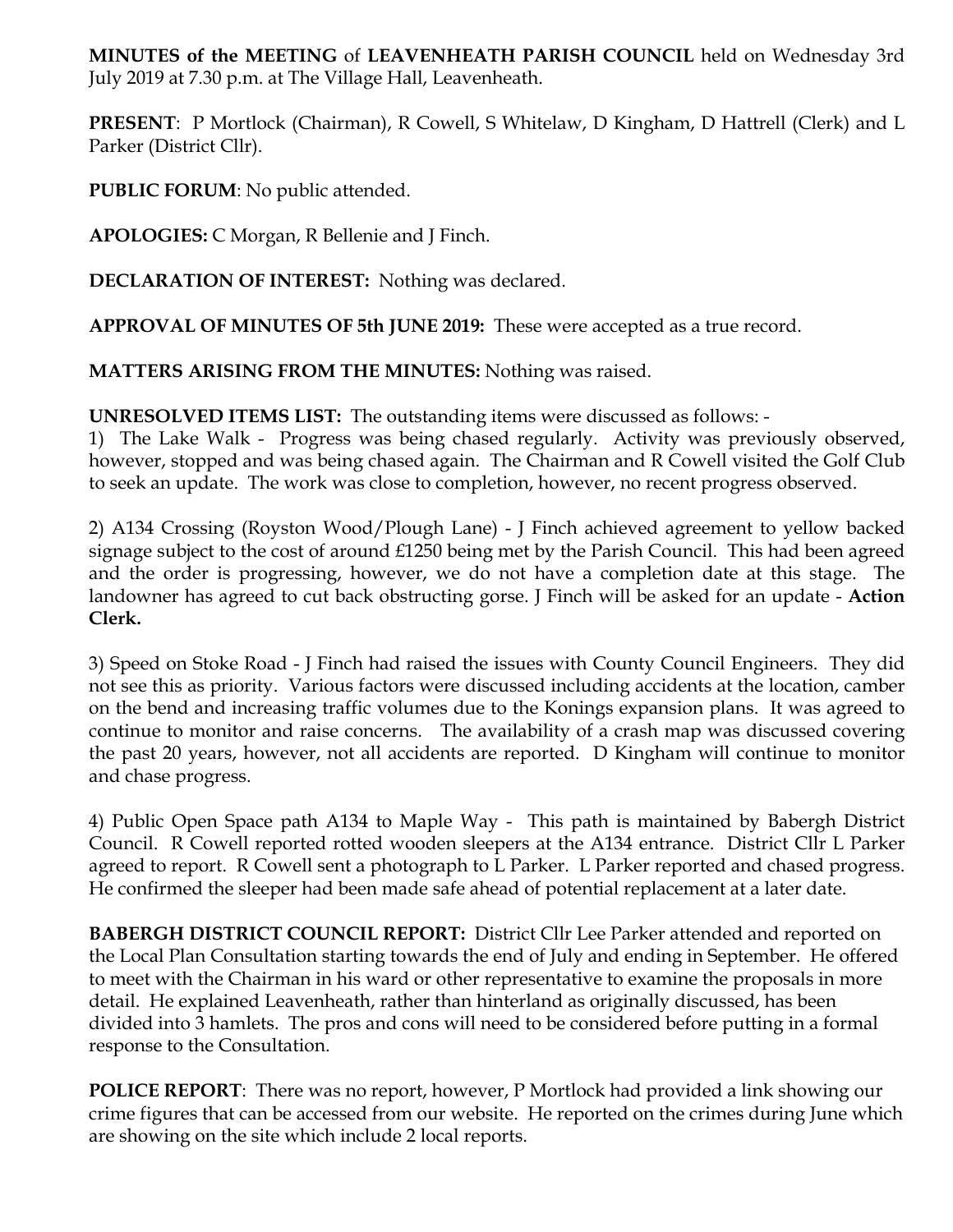**SUFFOLK COUNTY COUNCIL REPORT:** County Cllr J Finch had sent his apologies and his report outlined plans for Electric Vehicle charging points, 23 bus services not to be funded going forward, a new Museum post being advertised and the emphasis on Mental Health in Suffolk. He covered the start of his civic duties as Chairman and his plans for a Suffolk Youth Choir.

**NEIGHBOURHOOD PLANNING/ HOUSING NEEDS SURVEY:** D Kingham confirmed the recent meeting went well with 10 - 15 people forming the working party to take this forward. The next meeting in mid July was to agree roles. He reported on a positive start and he is happy to remain the link with the Parish Council. It was agreed for the Clerk to make enquiries with Dave Crimmin the Clerk to Parishes including Great Waldingfield and Little Cornard on the banking arrangements for Neighbourhood Planning - **Action Clerk.**

**CORRESPONDENCE:** On-going correspondence was discussed and it was agreed not to provide goal posts on the Village Green and the Chairman communicated to the enquirer between meetings.

## **HIGHWAYS**: **including SELF HELP**

It was agreed to defer the Self Help discussion. It was agreed to report on-line the pot hole in Stoke Road - **Action Clerk**. D Kingham volunteered to cut back the encroaching vegetation on the Stoke Road side of the path leading from there to Oaklands. This was agreed with thanks - **Action D Kingham.** It was agreed to include an Agenda item of the visibility exiting the High Road onto the A134 - **Action Clerk**.

**FINANCE:** The Bank Balances as at 3rd July are £34922.57 in the Community Account and £15448.58 in the Rate Reward Account making a total of £50371.15. On-line payment access has now been given to Sally Whitelaw, Rachel Bellenie and the Clerk. This is yet to be tested.

## **The following were authorised for payment: -**

| <b>Funds Transfer</b> | 605.00 | Stoke by Nayland Club                          | Village Green Mainten.  |
|-----------------------|--------|------------------------------------------------|-------------------------|
| Funds Transfer        | 483.99 | D K Hattrell                                   | Clerk's Salary          |
| <b>Funds Transfer</b> | 100.40 | <b>Inland Revenue Only</b>                     | Clerk's Deductions      |
| Funds Transfer        | 169.13 | <b>SCC Pension ACC</b>                         | Clerk's Pension         |
| <b>Funds Transfer</b> | 48.00  | Leavenheath Village Hall Hall Hire             |                         |
| Funds Transfer        | 30.00  | <b>Helmsman Services</b>                       | <b>DSE</b> Assessment   |
| Funds Transfer        | 9.00   | Leavenheath Village Hall Neighbourhd Plan expe |                         |
| <b>Funds Transfer</b> | 0.62   | <b>Top Marques Direct</b>                      | Spreadsheet<br>printing |
|                       |        |                                                |                         |

**Total £1446.14**

**REPORTS FROM ORGANISATIONS AND REPRESENTATIVES :** Reports were given from the Village Green, Village Hall and on the Tree Wardens. Ladybirds are looking for a replacement member of staff and next month's digital cinema's file is Mary Poppins Returns. The Tree Warden's have cut low branches from a Village Green tree which were obstructing the pathway. Whilst others need similar attention and system for disposing of the arisings will need to be agreed with the Village Green Committee ahead of further work. A Royston Wood tree is in need of attention. In relation to the Village Green, the mound was reported to now be in a manageable state.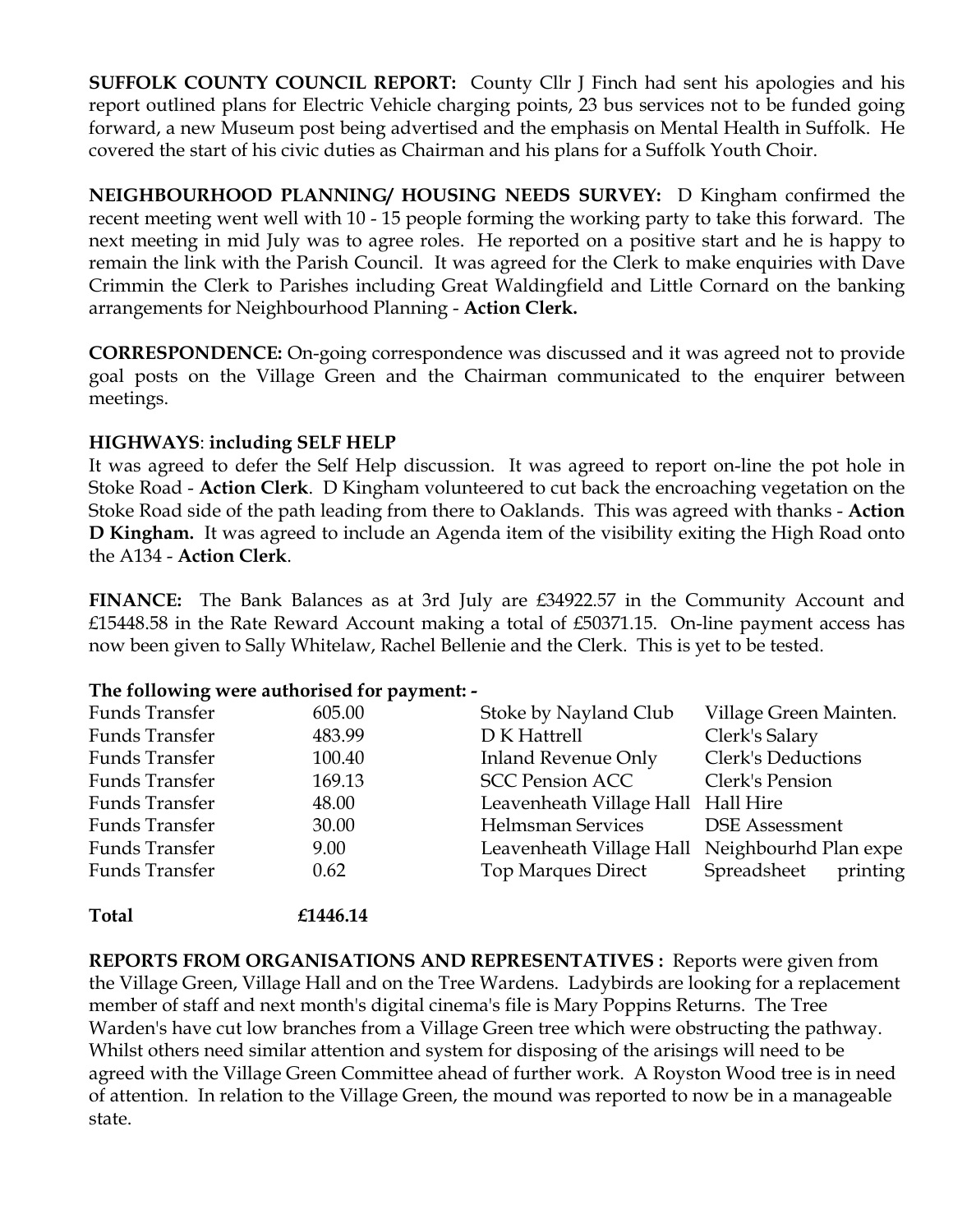**IDEAS TO IMPROVE THE VILLAGE**: Nothing was raised.

**REPORTS AND QUESTIONS FROM CHAIRMAN AND MEMBERS**: The new Wildlife bench will be in place soon. There was a delay with the dog bin order due to personnel changes at the suppliers. R Cowell sent his apologies for the August Meeting.

The meeting closed at **9.15 p.m**.

**Planning Meeting on 3rd July 2019**

*The following decision was advised from the Planning Authority:-*